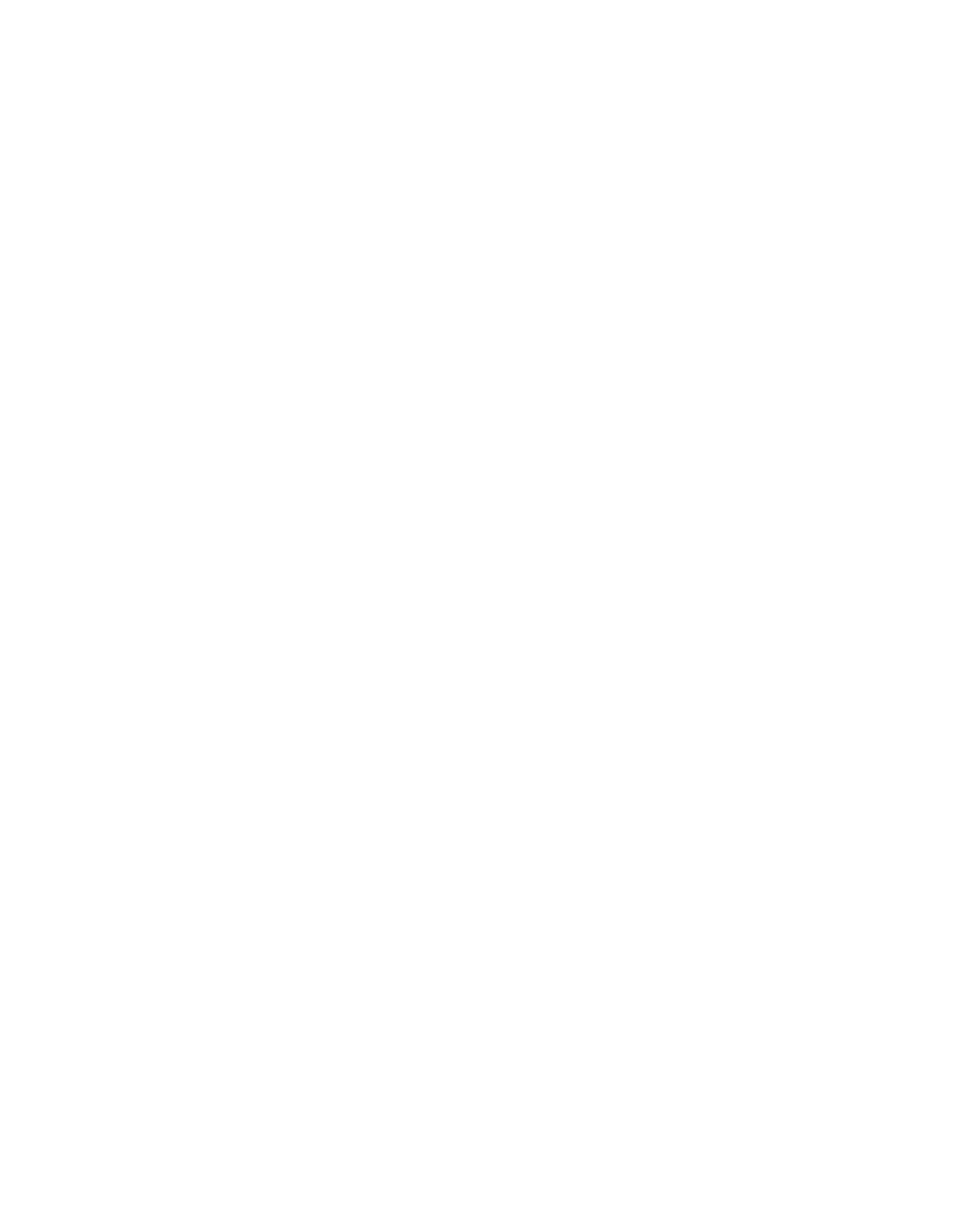| <b>MTP ID</b> | <b>TIP Code</b> | <b>Project Type</b>             | <b>CSJ</b>             | Project                                                       | From                            | To                                              | <b>Description</b>                                                                                                                                                   | <b>YOE Total Project</b><br>Cost |
|---------------|-----------------|---------------------------------|------------------------|---------------------------------------------------------------|---------------------------------|-------------------------------------------------|----------------------------------------------------------------------------------------------------------------------------------------------------------------------|----------------------------------|
| NRSA1- FTW-1  |                 | 11177.0 Addition of lanes       |                        | 0902-48-537 Euless-Grapevine Road                             | SH 360                          | Westport Parkway                                | Widen roadway - 2 lanes to 4 lanes undivided                                                                                                                         |                                  |
| NRSA1- FTW-2  |                 | 11177.0 New roadway             |                        | 0902-48-537 Euless-Grapevine Road                             | Westport Parkway                | <b>Mustang Drive</b>                            | New roadway - 0 lanes to 4 lanes undivided                                                                                                                           |                                  |
| NRSA1- FTW-3  |                 | 11244.2 Addition of lanes       | 0718-02-025 FM 156     |                                                               | Watauga Road                    | 0.3 miles north of IH 820                       | Widen roadway - 4 lanes with continuous left turn lane                                                                                                               | \$1,295,100                      |
| NRSA1- FTW-4  |                 | 11244.1 Addition of lanes       | 0718-02-045 FM 156     |                                                               | US 81/287                       | Watauga Road (McElroy)                          | Widen roadway - 2 lanes to 4 lanes divided                                                                                                                           |                                  |
| NRSA1- FTW-5  |                 | 11179.0 Addition of lanes       |                        | 9902-48-900 Great Southwest Parkway                           | Sara Jane                       | Bardin Road                                     | Widen roadway - 4 lanes to 6 lanes                                                                                                                                   |                                  |
|               |                 |                                 |                        |                                                               |                                 |                                                 | Reconstruct grade separation & improve pedestrian tunnel by increasing vertical                                                                                      |                                  |
| NRSA1- FTW-6  |                 | 11166.0 Grade separation        | 0902-48-451            | <b>Henderson Street</b>                                       | Rio Grande                      | Peter Smith Road                                | clearance with a deeper section                                                                                                                                      |                                  |
|               |                 |                                 |                        |                                                               |                                 |                                                 | Replace approach roadway & realignment for construction &                                                                                                            |                                  |
| NRSA1- FTW-7  |                 | 11416.0 New roadway             | 0902-48-907            | Bowman Springs Road                                           | South of IH 20                  | At trib to Village Creek                        | ight-of-way acquisition                                                                                                                                              |                                  |
|               |                 |                                 |                        |                                                               |                                 |                                                 | Widen roadway - 2 lanes to 6 lanes from IH 35W to Hurst Avenue and 2 lanes to 4                                                                                      |                                  |
| NRSA1- FTW-8  |                 | 52501.0 Addition of lanes       | 3372-01-010 FM 3391    |                                                               | <b>IH35W</b>                    | East of CR 602                                  | lanes from Hurst Avenue to CR 602                                                                                                                                    | \$2,744,500                      |
|               |                 |                                 |                        |                                                               |                                 |                                                 | Construct and connect Colonial as 2-lane divided with shoulders                                                                                                      |                                  |
| NRSA1- FTW-9  |                 | N/A New roadway                 |                        | 0902-50-910 Colonial Drive                                    | <b>BU 67M</b>                   | Woodard                                         |                                                                                                                                                                      |                                  |
|               |                 |                                 |                        |                                                               |                                 |                                                 | & turn lanes                                                                                                                                                         |                                  |
| NRSA1- FTW-10 |                 | 11539.1 Interchange/new roadway | 1068-02-932            | Center Street                                                 | At IH 30                        | None                                            | New roadway - 4-lane divided bridge (Center Street extension)                                                                                                        |                                  |
| NRSA1-FTW-11  |                 | 11763.0 Addition of lanes       |                        | 0902-48-722 Chapel Creek Blvd.                                | At IH 30                        | None                                            | New 6-lane bridge (4 thru lanes with 2 left-turn lanes) to replace existing 2-lane bridge                                                                            | \$9,488,000                      |
| NRSA1- FTW-12 |                 | 11736.0 Addition of lanes       |                        | 0902-48-957 Longhorn Road                                     | Old Decatur Road                | <b>BU 287</b>                                   | Widen roadway - 2 lanes to 6 lanes divided                                                                                                                           |                                  |
|               |                 |                                 |                        |                                                               |                                 | Old Denton Road and from Old Denton             | 0/2 to 2/4 lanes; Haltom Road intersection improvements; Old Denton Road from IH                                                                                     |                                  |
| NRSA1- FTW-13 |                 | 11764.0 New roadway             |                        | 0902-48-861 Northern Cross Blvd                               | <b>Beach Street</b>             | Road to US 377 via the IH 820 eastbound         | 820 to Haltom Road, 0/2 to 2 lanes; and North Backage Road from IH 820 to Haltom                                                                                     | \$18,836,708                     |
|               |                 |                                 |                        |                                                               |                                 | frontage road                                   | Road 0 to 2 lanes                                                                                                                                                    |                                  |
| NRSA1- FTW-14 | 11165.          |                                 | 0902-48-775 Dirks Road |                                                               | At BNSF RR                      |                                                 | Reconstruct bridge to accommodate the upgrade of Dirks Road to a 6-lane divided                                                                                      | \$8,952,500                      |
|               | 11165.2         | Addition of lanes               |                        |                                                               |                                 |                                                 | roadway                                                                                                                                                              |                                  |
| NRSA1- FTW-15 |                 | 11342.0 New roadway             | N/A                    | W 7th Street                                                  | University                      | Boland                                          | New roadway - 0 lanes to 2 lane undivided                                                                                                                            |                                  |
| NRSA1- FTW-16 |                 | 11342.0 New roadway             | N/A                    | Arch Adams Street                                             | 6th Street                      | Camp Bowie                                      | New roadway - 0 lanes to 2 lane undivided                                                                                                                            |                                  |
| NRSA1- FTW-17 |                 | 11342.0 New roadway             | N/A                    | <b>Barden Street</b>                                          | 6th Street                      | Camp Bowie                                      | New roadway - 0 lanes to 2 lane undivided                                                                                                                            |                                  |
| NRSA1- FTW-18 |                 | 11342.0 New roadway             | N/A                    | <b>Bailey Avenue</b>                                          | 6th Street                      | 7th Street                                      | New roadway - 0 lanes to 2 lane undivided                                                                                                                            |                                  |
| NRSA1- FTW-19 |                 | 11342.0 New roadway             | N/A                    | 6th Street                                                    | Arch Adams Street               | <b>Bailey Avenue</b>                            | New roadway - 0 lanes to 2 lane undivided                                                                                                                            |                                  |
| NRSA1- FTW-20 |                 | 53079.0 New roadway             | 0902-50-104            | Alsbury Blvd.                                                 | Cathy Drive                     | 0.3 miles south of Hulen (Shaffstall)           | New roadway - 0 lanes to 4 lane undivided                                                                                                                            | \$7,737,800                      |
|               | 53084.0         |                                 | 0902-48-838            |                                                               |                                 |                                                 |                                                                                                                                                                      | \$12,930.160                     |
| NRSA1- FTW-21 |                 | New roadway                     |                        | <b>Center Street</b>                                          | Arbrook Blvd                    | <b>Bardin Road</b>                              | New roadway - 4-lane undivided bridge over IH 20 for Center Street extension                                                                                         |                                  |
| NRSA1- FTW-22 |                 | 20049.0 Addition of lanes       | N/A                    | Euless/Main Street                                            | <b>TRE RR</b>                   | <b>Euless Street</b>                            | Widen roadway - 2 lanes to 3 lanes undivided; construct railroad bridge for clearance                                                                                |                                  |
| NRSA1- FTW-23 | 20139.0         | Addition of lanes               | 0918-46-251            | Litsey Road                                                   | ndependence Parkway             | West of Henrietta Creek (Cleveland Gibbs<br>(kN | Widen roadway - 2 lanes to 4 lanes                                                                                                                                   | \$8,000,000                      |
| NRSA1- FTW-24 |                 | 20153.0 New roadway             |                        | 0902-48-847 Riverside Drive bridge                            | At Fossil Creek                 | Stone Creek to Redwood Creek                    | New bridge - 0 lanes to 4 lanes                                                                                                                                      |                                  |
| NRSA1- FTW-25 |                 | 53125.0 New bridge              | 0902-48-697            | White Settlement Road                                         | At Bypass Channel               | None                                            | Construct 4 lane bridge at new location of proposed bypass channel for Trinity River<br>near CBD of Fort Worth                                                       | \$48,541,608                     |
| NRSA1- FTW-26 |                 | 20044.0 Addition of lanes       | 0902-48-947            | Dirks Road                                                    | <b>Bryant Irvin</b>             | SH 121 - Southwest Parkway                      | Widen roadway - 2 lanes to 6 lanes divided                                                                                                                           |                                  |
| NRSA1- FTW-27 |                 | 20153.0 New roadway             | 0902-48-847            | Riverside Bridge at Fossil Creek                              | Redwood Creek                   | <b>Stone Creek</b>                              | New 4-lane bridge                                                                                                                                                    | \$4,204,471                      |
| NRSA1- FTW-28 | 83200.0         | New roadway                     | N/A                    | <b>School Road</b>                                            | <b>Bankhead Highway</b>         | <b>Bailey Ranch Road</b>                        | Construct 0 to 2 thru lanes & center-turn lanes                                                                                                                      |                                  |
| NRSA1- FTW-29 | 83201.0         | Reconstruct roadway             | N/A                    | Lution Road                                                   | <b>Lution Road Bend</b>         | FM 1884                                         | Reconstruct 2-lane roadway on new alignment                                                                                                                          |                                  |
| NRSA1- FTW-30 |                 | 83202.0 Addition of lanes       | N/A                    | Greenwood Road                                                | Greenwood Cutoff                | SP 312                                          | Reconstruct & widen 2 lanes to 2-lane roadway                                                                                                                        |                                  |
| NRSA1-FTW-31  |                 | 83203.0 Addition of lanes       | N/A                    | Old Garner Road                                               | W Lambert Road                  | <b>US 180</b>                                   | Reconstruct & widen 2 lanes to 2-lane roadway                                                                                                                        |                                  |
| NRSA1- FTW-32 |                 | 83204.0 New roadway             | N/A                    | S Denton Street                                               | <b>US 180</b>                   | FM 2552                                         | Construct 0- to 4-lane roadway at new location                                                                                                                       |                                  |
| NRSA1- FTW-33 |                 | 83205.0 New roadway             | N/A                    | PoJo Road                                                     | <b>FM 51</b>                    | J.E. Woody Road                                 | Construct 0- to 4-lane roadway at new location                                                                                                                       |                                  |
| NRSA1- FTW-34 | 83206.0         | Addition of lanes               | N/A                    | Poolville Cut Off Road                                        | SH 199                          | FM 920                                          | Reconstruct & widen 2 lanes to 2-lane roadway                                                                                                                        |                                  |
|               |                 |                                 |                        |                                                               |                                 |                                                 |                                                                                                                                                                      |                                  |
| NRSA1- FTW-35 |                 | 83207.0 Addition of lanes       | N/A                    | Maddux Road                                                   | FM 113                          | US 180                                          | Reconstruct & widen 2 lanes to 2-lane roadway                                                                                                                        |                                  |
| NRSA1- FTW-36 |                 | 83208.0 Addition of lanes       | N/A                    | Old Agnes Road                                                | <b>Scott Road</b>               | FM 51                                           | Reconstruct & widen 2 lanes to 2-lane roadway                                                                                                                        |                                  |
| NRSA1- FTW-37 | 53140.0         | Reconstruct roadway             | 1098-01-020            | FM 718                                                        | SH 114                          | 0.25 miles north of FM 3433 (north end of       | f Reconstruct 2 to 2-lane roadway & widen to 2 lanes (12' lanes) with                                                                                                |                                  |
|               |                 |                                 |                        |                                                               |                                 | Derrett Creek bridge)                           | 6' shoulders                                                                                                                                                         |                                  |
| NRSA1- FTW-38 |                 | 53141.0 Reconstruct roadway     | 0312-04-022            | <b>IFM 730</b>                                                | County Road at mile point 9.293 | 3.33 miles north of SH 114                      | Reconstruct & widen 2 lanes to 2-lane roadway                                                                                                                        |                                  |
| NRSA1- FTW-39 |                 | 53143.0 New roadway             | 3524-01-003 SL 567     |                                                               | <b>FM 51</b>                    | <b>BU 377H</b>                                  | New roadway - 0 lanes to 2 lanes (ultimate 4 lanes)                                                                                                                  |                                  |
| NRSA1- FTW-40 |                 | 53144.0 New bridge              |                        | 0902-38-068 Holland Lake Drive                                | At IH 20                        | None                                            | New 2-lane bridge                                                                                                                                                    |                                  |
| NRSA1- FTW-41 |                 | 53145.0 Reconstruct bridge      |                        | 0902-38-075 Lakeshore Drive                                   | At IH 20/SH 180                 | None                                            | Improvements at Lakeshore Drive, US 180, and IH 20 frontage roads, and construct<br>turnaround bridge, and widen existing Lakeshore Drive bridge to accommodate turn | \$13,872,360                     |
|               |                 |                                 |                        |                                                               |                                 |                                                 | lanes                                                                                                                                                                |                                  |
|               |                 |                                 |                        |                                                               |                                 |                                                 |                                                                                                                                                                      |                                  |
| NRSA1- FTW-42 |                 | 53146.0 Reconstruct bridge      | 0314-07-036 SH 171     |                                                               | At IH 20                        | None                                            | Widen bridge & change frontage roads to one-way operation & construct U-turn lanes                                                                                   |                                  |
| NRSA1- FTW-43 |                 | 54004.0 Addition of lanes       | 1601-02-028            | FM 1884                                                       | SH 171                          | South of B.B. Fielder Road                      | Widen roadway - 2 lanes to 4 lanes with raised median                                                                                                                | \$9,989,951                      |
| NRSA1- FTW-44 |                 | 83174.0 Addition of lanes       | N/A                    | Matlock Road                                                  | Mayfield                        | Arbrook                                         | Widen from 4 to 6 lanes                                                                                                                                              |                                  |
| NRSA1- FTW-45 |                 | 83175.0 Addition of lanes       | N/A                    | Lamar Blvd.                                                   | Collins                         | <b>Ballpark Way</b>                             | Widen from 4 to 6 lanes                                                                                                                                              |                                  |
| NRSA1- FTW-46 |                 | 83176.0 Addition of lanes       | N/A                    | Abrams Road                                                   | SH 360                          | Arlington city limits                           | Widen from 4 to 6 lanes                                                                                                                                              |                                  |
| NRSA1- FTW-47 |                 | 83177.0 Addition of lanes       | N/A                    | Stadium Drive                                                 | Division                        | Abrams Road                                     | Widen from 4 to 6 lanes                                                                                                                                              |                                  |
| NRSA1- FTW-48 | 11380.0         | Addition of lanes/New Roadway   | 0902-48-833            | Summer Creek Station TOD (Sycamore<br>School Road & Street A) | West of Summer Creek Drive      | Southwest Parkway                               | Widen Sycamore School Road - 2 lanes to 4 lanes, 2 new lanes on Street A                                                                                             | \$3,207,650                      |
| NRSA1- FTW-49 |                 | 11177.0 New roadway             |                        | 0902-48-527 Euless-Grapevine Road                             | Stone Meyers Parkway            | Prospect Parkway                                | Construct new 4-lane roadway connecting Stone Meyers Parkway at Prospect Parkway                                                                                     |                                  |
| NRSA1-FTW-50  |                 | 11734.0 New roadway             |                        | 0902-48-712 East/West Connector                               | SH 360                          | Valley View Lane                                | Preliminary engineering (Engineering phase only)                                                                                                                     | \$1,500,000                      |

Revised 3‐24‐2014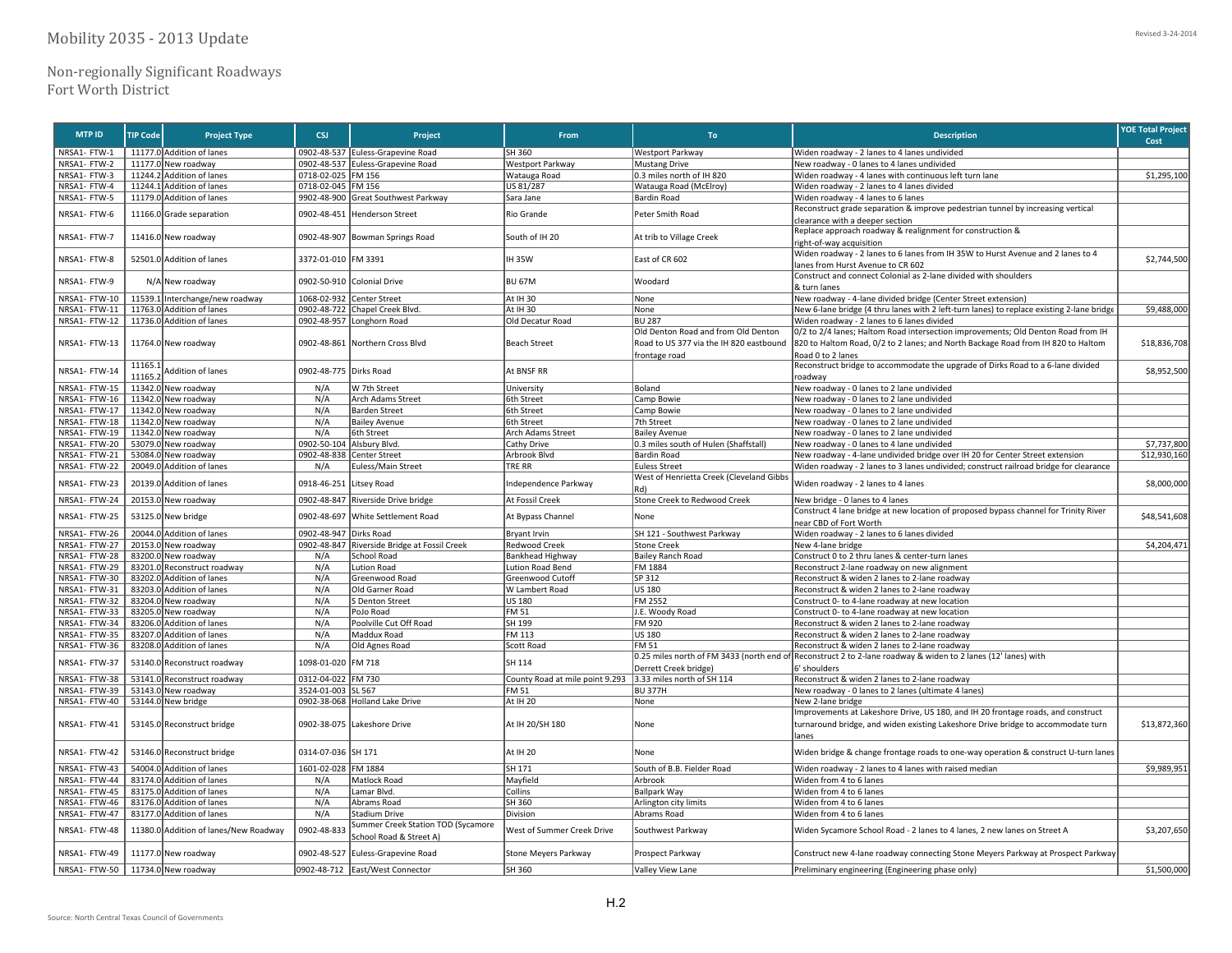Mobility 2035 - 2013 Update

Non‐regionally Significant Roadways Fort Worth District

| <b>MTP ID</b>                       | <b>TIP Code</b> | <b>Project Type</b> | CSI <sup>-</sup>        | Project                                                | <b>From</b>        |                               | <b>Description</b>                                                                                                                                                                                                                   | <b>YOE Total Project</b><br>Cost |
|-------------------------------------|-----------------|---------------------|-------------------------|--------------------------------------------------------|--------------------|-------------------------------|--------------------------------------------------------------------------------------------------------------------------------------------------------------------------------------------------------------------------------------|----------------------------------|
| NRSA1- FTW-51   11383.0 New roadway |                 |                     | 0902-48-864             | Snider Street & Northeast Parkway<br><b>IExtension</b> | <b>Main Street</b> | Northeast Parkway             | Pedestrian amenities, landscaping, signalization, street construction includes extending<br>Snider Street north to connect to Northeast Parkway (2 lanes) and extend Northeast<br>Parkway west to connect to Snider Street (2-lanes) | \$2,800,050                      |
| NRSA1- FTW-52 11386.0 New roadway   |                 |                     | 0902-50-928 Plum Street |                                                        | Apple Street       | Future Cleburne Rail Corridor | <b>Extending Plum Street (4 lanes)</b>                                                                                                                                                                                               | \$692,806                        |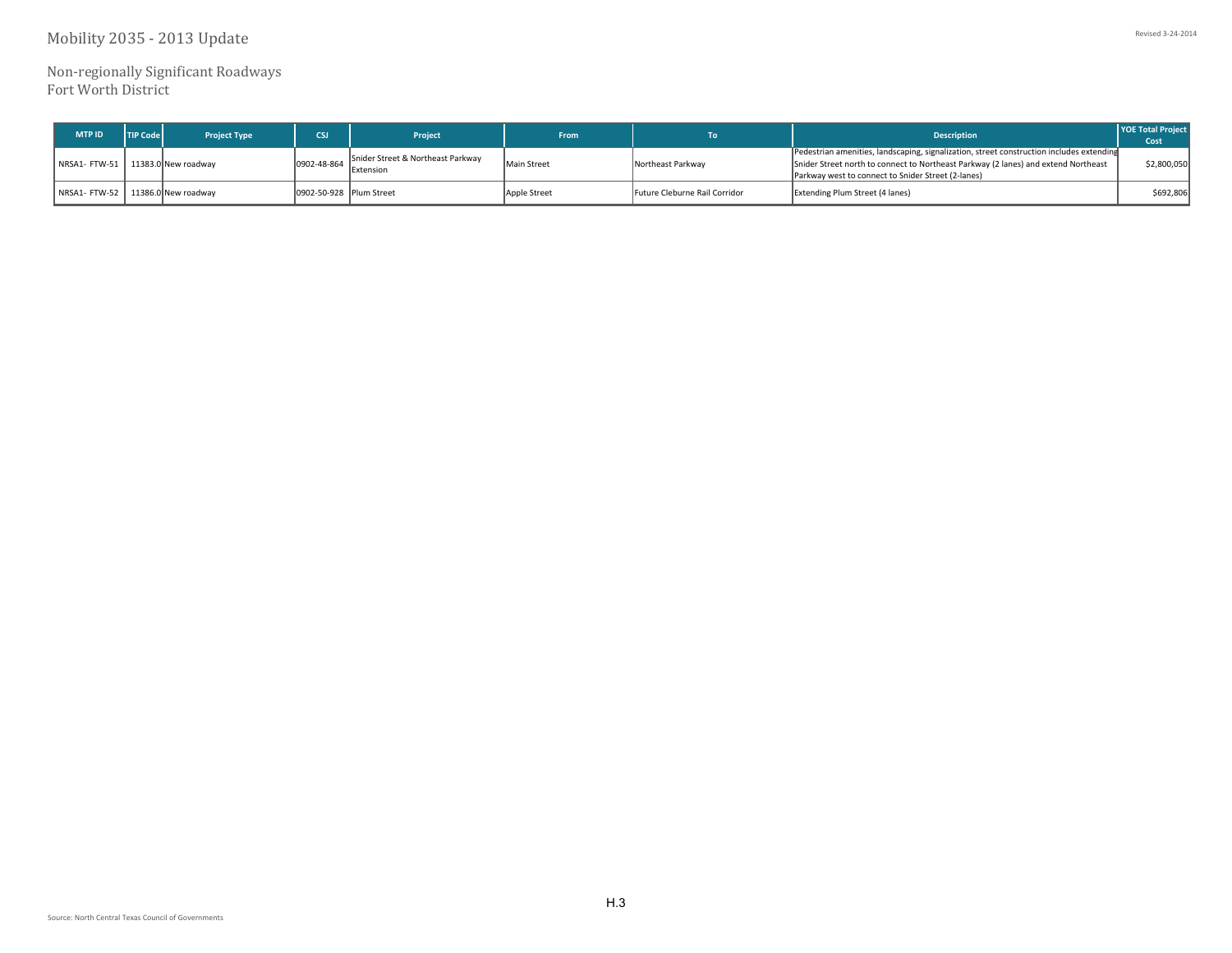## Non‐regionally Significant Roadways

Dallas District

| <b>MTP ID</b>                | <b>TIP Code</b> | <b>Project Type</b>                                | <b>CSJ</b>         | Project                              | From                               | To                                        | <b>Description</b>                                                                                    | <b>YOE Total</b>            |
|------------------------------|-----------------|----------------------------------------------------|--------------------|--------------------------------------|------------------------------------|-------------------------------------------|-------------------------------------------------------------------------------------------------------|-----------------------------|
| NRSA1-DAL-1                  |                 | 674.0 Addition of lanes                            | 0918-45-367        | Samuell Blvd.                        | IH 30                              | Buckner Blvd.                             | Widen roadway - 2 lanes to 4 lanes                                                                    | <b>Project Cost</b>         |
| NRSA1-DAL-2                  |                 | 660.0 Addition of lanes                            | 0918-45-368        | Montfort Drive                       | Peterson Lane                      | Alpha Road                                | Widen roadway - 4 lanes to 5 lanes                                                                    |                             |
| NRSA1-DAL-3                  | 2437.0          | Addition of lanes                                  | 0918-46-124        | Kelly Blvd.                          | Rosemeade Parkway                  | Michaelangelo Drive                       | Widen roadway - 2 lanes to 4 lanes                                                                    |                             |
| NRSA1-DAL-4                  | 2310.0          | Addition of lanes                                  | 0918-45-236        | Denton Drive                         | Webb Chapel E                      | Farmers Branch city limits                | ntersection improvements                                                                              |                             |
| NRSA1-DAL-5                  |                 | 367.0 Addition of lanes                            | 0918-45-275        | <b>Trinity Mills</b>                 | Kelly Blvd.                        | Midway Road                               | Widen roadway - 4 lanes to 6 lanes                                                                    |                             |
| NRSA1-DAL-6                  |                 | 661.0 Addition of lanes                            | 0918-45-366        | Motor Street                         | Harry Hines Blvd                   | Maple Avenue                              | Widen roadway - 2 lanes to 4 lanes                                                                    |                             |
| NRSA1-DAL-7                  |                 | 622.0 Addition of lanes                            | 0918-45-369        | Elam Road                            | St. Augustine Road                 | <b>Acres Drive</b>                        | Widen roadway - 4 lanes to 6 lanes                                                                    |                             |
|                              |                 |                                                    |                    |                                      |                                    |                                           | Reconstruct roadway - 4 lanes undivided to 4 lanes divided with                                       |                             |
| NRSA1-DAL-8                  |                 | 11005.0 Reconstruct roadway                        | 0918-47-864        | Whitlock Road                        | <b>IH 35E</b>                      | Old Denton Road                           | eft turns                                                                                             | \$4,116,718                 |
| NRSA1-DAL-9                  |                 | 633.0 Addition of lanes                            | 0918-45-372        | Hatcher Street                       | Spring Avenue                      | Haskell Avenue/Military Parkway           | Add 1-lane continuous left turn lane to existing 4 lanes                                              |                             |
| NRSA1-DAL-10                 |                 | 11533.0 Addition of lanes                          | 0918-45-868        | Freeport Parkway                     | Sandy Lake Road                    | Ruby Road                                 | Widen roadway - 2 lanes to 4 lanes                                                                    |                             |
| NRSA1-DAL-11                 |                 | 11237.2 New roadway                                | 0918-45-812        | Conflans Road                        | West of SH 161                     | <b>Valley View</b>                        | New roadway - 0 lanes to 4 lanes divided (extension)                                                  |                             |
| NRSA1-DAL-12                 |                 | 11463.0 New roadway                                | 0918-22-085        | Red Oak Road                         | Red Oak Road underpass             | 2,750 feet east of IH 35E                 | Realign roadway - Red Oak Road                                                                        |                             |
| NRSA1-DAL-13                 |                 | 11532.0 New roadway                                | 0918-45-867        | Freeport Parkway                     | SH 121                             | Sandy Lake Road                           | New roadway - 0 lanes to 6 lanes                                                                      | \$8,370,000                 |
| NRSA1-DAL-14                 |                 | 11528.1 New roadway                                | 0918-48-900        | Gifford                              | Macarthur                          | Bagdad                                    | New roadway - 0 lanes to 4 lanes                                                                      |                             |
| NRSA1-DAL-15                 |                 | 51257.0 Addition of lanes                          | 1318-01-010        | FM 1181                              | BI 45-G in Ennis                   | IH 45                                     | Construct roadway - 4 lanes undivided urban                                                           |                             |
| NRSA1-DAL-16                 |                 | 11217.0 Addition of lanes                          | 0081-11-012        | FM 426                               | 1.4 miles west of Loop 288         | 1.1 miles east of Loop 288                | Widen roadway - 2 lanes to 4 lanes divided urban                                                      | \$18,950,000                |
| NRSA1-DAL-17                 |                 | 52538.0 Addition of lanes                          | 0009-12-078        | M 551                                | At IH 30                           |                                           | Reconstruct and widen FM 551 at IH 30; includes 4-lane frontage                                       | \$29,500,000                |
|                              |                 |                                                    |                    |                                      |                                    |                                           | oads and ramps                                                                                        |                             |
| NRSA1-DAL-18                 |                 | 641.0 Addition of lanes                            | 8094-18-005        | upiter Road                          | Garland Road                       | Centerville Road                          | Widen roadway - 2 lanes to 3-lane roadway with a continuous                                           |                             |
|                              |                 |                                                    |                    |                                      |                                    |                                           | eft-turn lane                                                                                         |                             |
| NRSA1-DAL-19                 |                 | 684.0 Intersection Improvements                    | 0918-45-374        | Valley View/Walnut                   | IH 635/Greenville                  | <b>Forest Ridge</b>                       | Intersection improvements                                                                             | \$4,393,501                 |
| NRSA1-DAL-20                 |                 | N/A Addition of lanes                              | 0047-14-062        | <b>US 75</b>                         | At Bloomdale Road                  | None                                      | Construct, westbound, 2- to 4-lane bridge                                                             |                             |
| NRSA1-DAL-21                 |                 | 11113.0 New roadway                                | 0918-24-119        | McDermott Road                       | Coit Road                          | Ohio Drive                                | Ohio to Rasor Parkway - widen to 4 lanes divided; Rasor Parkway                                       |                             |
|                              |                 |                                                    |                    |                                      |                                    |                                           | to Coit - widen to 6 lanes divided                                                                    |                             |
| NRSA1-DAL-22                 |                 | 11112.0 New roadway                                | 0918-24-936        | Los Rios Blvd.                       | Jupiter Road                       | Parker Road                               | Construct roadway - 4-lane divided                                                                    |                             |
| NRSA1-DAL-23                 |                 | 11231.2 New roadway                                | N/A                | Cook Street                          | Ash Street                         | Frisco Square                             | New roadway - 0 lanes to 2-lane                                                                       |                             |
| NRSA1-DAL-24                 |                 | 11231.3 New roadway                                | N/A                | Frisco Square                        | Dallas North Tollway & Library     | Church & BNSF RR                          | New roadway - 0 lanes to 4-lane                                                                       |                             |
| NRSA1-DAL-25                 |                 | 11231.4 New roadway                                | N/A                | Page Street                          | Dallas North Tollway & E Library   | Church & Cook Street                      | New roadway - 0 lanes to 2-lane                                                                       |                             |
| NRSA1-DAL-26                 |                 | 11231.5 Addition of lanes                          | N/A                | Dallas North Tollway                 | Platinum Parkway                   | Main Street                               | Widen roadway - 2 lanes to 3 lanes                                                                    |                             |
| NRSA1-DAL-27                 |                 | 11231.6 Addition of lanes                          | N/A                | Cotton Gin Road                      | NB DNT                             | SB Dallas North Tollway                   | Widen roadway - 2 lanes WB to 4 lanes WB                                                              |                             |
| NRSA1-DAL-28                 |                 | N/A New roadway                                    | 1014-04-901        | FM 1777                              | IH 30 North frontage road          | SH 66                                     | New location - Phase I                                                                                |                             |
| NRSA1-DAL-29                 |                 | N/A New roadway                                    | 0751-01-040        | FM 148                               | North of US 175                    | US 175                                    | Realign highway east of Crandall (2 lanes undivided)                                                  |                             |
| NRSA1-DAL-30                 |                 | 11714.0 Addition of lanes                          | 0009-12-074        | Hickory Hill/Erby Campbell           | SH 66 in Royse City                | IH 30                                     | New interchange at IH 30; widen 2 lanes to 4 lanes divided                                            |                             |
| NRSA1-DAL-31                 |                 | 20109.0 Addition of lanes                          | 0619-05-034        | FM 544                               | FM 2281 (Denton Drive)             | 0.17 miles west of Josey Lane             | Reconstruct and widen roadway - 2-lane rural highway to 6-lane                                        | \$41,439,321                |
|                              |                 |                                                    |                    |                                      |                                    |                                           | divided urban                                                                                         |                             |
|                              |                 |                                                    |                    |                                      |                                    |                                           | Reconstruct roadway from 2 to 2 lanes undivided (IH 35E NB FRTG                                       |                             |
| NRSA1-DAL-32                 |                 | 11450.0 Addition of lanes                          | 0918-45-853        | Danieldale Road                      | <b>IH 35E</b>                      | <b>Houston School Road</b>                | to Longhorn Trail) & widen roadway from 2 to 3 lanes undivided                                        | \$2,600,160                 |
|                              |                 |                                                    |                    |                                      |                                    |                                           | Longhorn Trail to Houston School Road)<br>Widen roadway from 2 lanes to 4 lanes divided (ultimate 6); |                             |
| NRSA1-DAL-33                 | 11887           |                                                    |                    |                                      |                                    | West of IH 45                             |                                                                                                       | \$11,986,552                |
|                              | 11887.2         | <b>Grade Separation</b>                            | 0918-45-844        | Pleasant Run                         | East of Sunrise                    |                                           | includes grade separation and connectors at Millers Ferry and                                         |                             |
|                              |                 |                                                    |                    |                                      |                                    |                                           | <b>UPRR</b> in Wilmer                                                                                 |                             |
| NRSA1-DAL-34<br>NRSA1-DAL-35 |                 | N/A Addition of lanes<br>20008.0 Addition of lanes | N/A<br>0135-12-025 | Sandy Lake Road<br>FM 3537           | N Coppell Road<br>SH 289           | S Coppell Road<br>FM 2478                 | Reconstruct and widen street from 2 to 4 lanes divided roadway.                                       | \$1,634,598<br>\$36,637,959 |
|                              | 20178.1         |                                                    | 1567-01-025        |                                      |                                    | South of Martop Street                    | Widen roadway - 2 lanes to 6 lanes divided                                                            | \$26,300,000                |
| NRSA1-DAL-36                 | 20178.2         | Widening                                           | 1567-01-037        | M 720                                | Eldorado Parkway                   | US 380                                    | Widen roadway - rural 2-lane to 6-lane urban divided                                                  | \$24,784,095                |
| NRSA1-DAL-37                 |                 | 11724.0 Addition of lanes                          | 3148-01-006        | FM 3097                              | South of Martop Street<br>FM 740   | East of Tubbs Road                        | Reconstruct and widen 2 lane undivided to 4 lane divided                                              | \$9,100,000                 |
|                              |                 |                                                    |                    |                                      |                                    |                                           | Construct roadway - 4-lane divided overpass/underpass across                                          |                             |
| NRSA1-DAL-38                 |                 | 11725.0 New roadway                                | 0918-46-257        | <b>Memorial Drive</b>                | Navajo Lane                        | Spring Creek Parkway                      | <b>BNSF Railway</b>                                                                                   |                             |
| NRSA1-DAL-39                 |                 | 11727.0 Addition of lanes                          | 0918-45-884        | <b>Medical District Drive</b>        | <b>IH 35E</b>                      | Harry Hines Blvd.                         | Reconstruct and widen roadway - 4 lanes to 6 lanes divided                                            | \$23,402,453                |
|                              |                 |                                                    |                    |                                      |                                    |                                           | Widen roadway from 4 to 6 lanes divided (200 feet west of Gentle                                      |                             |
| NRSA1-DAL-40                 |                 | 11796.0 Addition of lanes                          | 0918-24-143        | Windhaven Parkway                    | 220 feet west of Gentle Way        | Spring Creek Parkway                      | Way to Parkwood Blvd.) & widen from 2 to 4 lanes divided                                              | \$3,000,000                 |
|                              |                 |                                                    |                    |                                      |                                    |                                           | (Parkwood Blvd. to Spring Creek Parkway)                                                              |                             |
| NRSA1-DAL-41                 |                 | 11314.2 New roadway                                | 0918-45-646        | Laws Street                          | Houston                            | Victory                                   | New roadway - 0 lanes to 2 lanes undivided                                                            |                             |
| NRSA1-DAL-42                 |                 | 11314.3 New roadway                                | 0918-45-646        | Park Street                          | Wichita                            | Laws                                      | New roadway - 0 lanes to 2 lanes undivided                                                            |                             |
| NRSA1-DAL-43                 |                 | 11314.4 New roadway                                | 0918-45-646        | Dart Street                          | Houston                            | Victory                                   | New roadway - 0 lanes to 4 lanes undivided                                                            |                             |
| NRSA1-DAL-44                 |                 |                                                    | N/A                | iji Circle                           | Corinth Street                     | Fiji Drive                                | New roadway - 0 lanes to 2 lanes undivided                                                            |                             |
| NRSA1-DAL-45                 |                 | 11334.0 New roadway<br>11334.0 New roadway         | N/A                | iji Drive                            | <b>Corinth Street</b>              | <b>Compton Street</b>                     | New roadway - 0 lanes to 2 lanes undivided                                                            |                             |
| NRSA1-DAL-46                 |                 | 11334.0 New roadway                                | N/A                | iji Avenue                           | Corinth Street                     | Compton Street                            | New roadway - 0 lanes to 2 lanes undivided                                                            |                             |
| NRSA1-DAL-47                 |                 | 11334.0 New roadway                                | N/A                |                                      |                                    | iji Drive                                 | New roadway - 0 lanes to 2 lanes undivided                                                            |                             |
| NRSA1-DAL-48                 | 11334.0         | New roadway                                        | N/A                | Fiji Street<br><b>Compton Street</b> | Phase III boundary<br>Moore Street | Fiji Avenue                               | New roadway - 0 lanes to 2 lanes undivided                                                            |                             |
| NRSA1-DAL-49                 |                 | 11337.0 New roadway                                | N/A                | Worldcup Way                         | Main Street                        | Frisco Square Blvd                        | New roadway - 0 lanes to 2 lanes undivided                                                            |                             |
| NRSA1-DAL-50                 |                 |                                                    | N/A                |                                      |                                    |                                           |                                                                                                       |                             |
| NRSA1-DAL-51                 |                 | 11337.0 New roadway                                | 2845-01-014        | Market Street<br>FM 455              | Main Street<br>SH 5                | Frisco Square Blvd<br>W of Wild Rose Lane | New roadway - 0 lanes to 2 lanes undivided                                                            | \$2,305,605                 |
| NRSA1-DAL-52                 |                 | 52559.0 Addition of lanes                          | 2845-01-015        | FM 455                               | West of Wild Rose Lane             | SH 121                                    | Widen roadway - 4 lanes divided (ultimate 6 lanes)<br>Construct 6-lane urban divided on new alignment |                             |
|                              |                 | 54063.0 New roadway                                |                    | Street A (Eastside Sustainable       |                                    |                                           |                                                                                                       |                             |
| NRSA1-DAL-53                 |                 | 11349.0 New roadway                                | N/A                | Development Project)                 | Greenville Avenue                  | <b>Street B</b>                           | New roadway - 0 lanes to 2 lanes undivided                                                            |                             |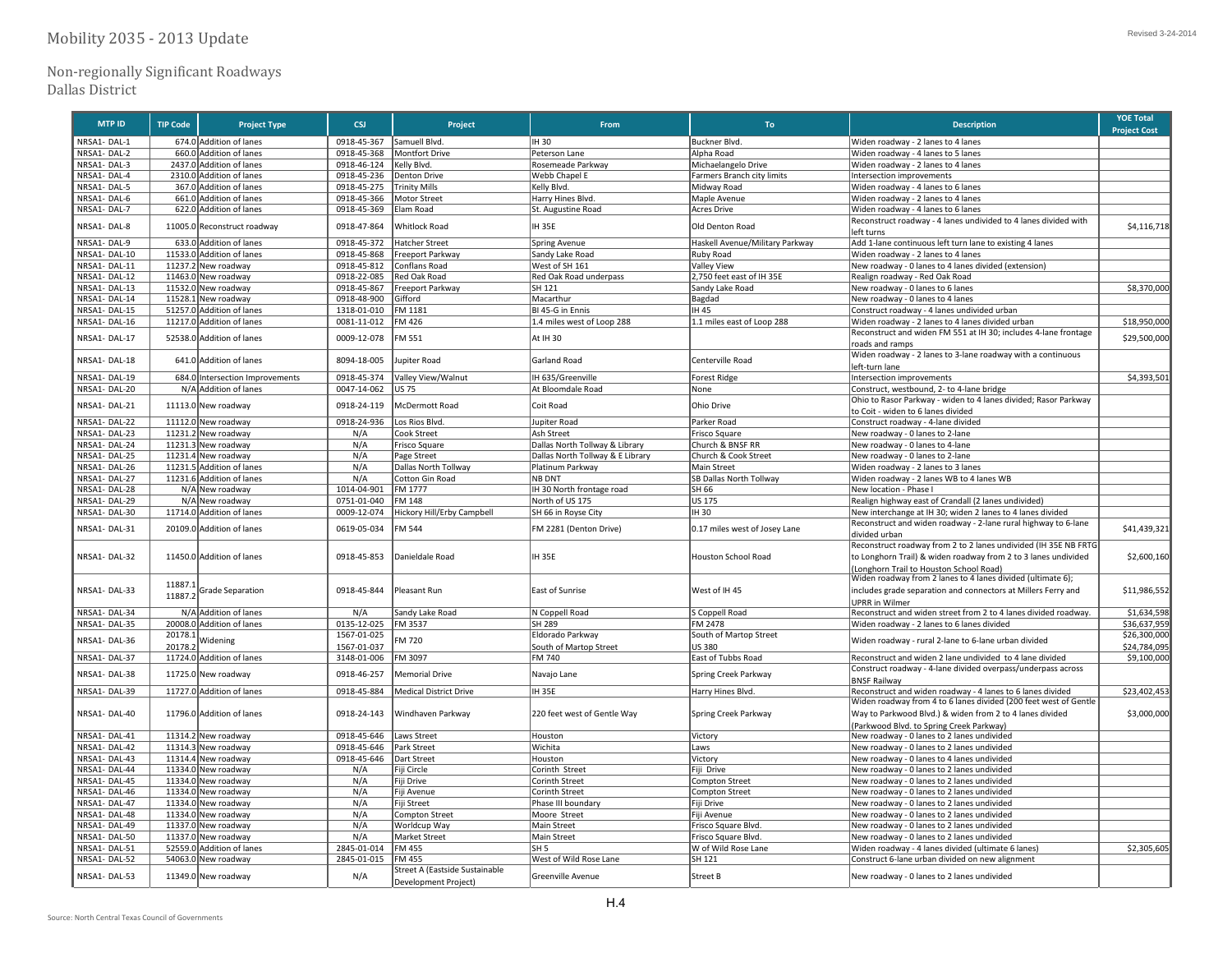## Non‐regionally Significant Roadways

Dallas District

| <b>MTP ID</b>                  | <b>TIP Code</b>    | <b>Project Type</b>                              | <b>CSJ</b>                 | Project                                                                | From                                                            | To                                            | <b>Description</b>                                                                                              | <b>YOE Total</b><br><b>Project Cost</b> |
|--------------------------------|--------------------|--------------------------------------------------|----------------------------|------------------------------------------------------------------------|-----------------------------------------------------------------|-----------------------------------------------|-----------------------------------------------------------------------------------------------------------------|-----------------------------------------|
| NRSA1-DAL-54                   |                    | 11349.0 New roadway                              | N/A                        | Street B                                                               | Street A                                                        | Ring Road                                     | New roadway - 0 lanes to 2 lanes undivided                                                                      |                                         |
| NRSA1-DAL-55                   |                    | 11349.0 New roadway                              | N/A                        | Street C                                                               | Central Expressway frontage road                                | Street B                                      | New roadway - 0 lanes to 2 lanes undivided                                                                      |                                         |
| NRSA1-DAL-56                   |                    | 11349.0 New roadway                              | N/A                        | Street D                                                               | Campbell Road                                                   | Ring Road                                     | New roadway - 0 lanes to 2 lanes undivided                                                                      |                                         |
| NRSA1-DAL-57                   |                    | 11349.0 New roadway                              | N/A                        | <b>Street E</b>                                                        | Greenville Avenue                                               | <b>Ring Road</b>                              | New roadway - 0 lanes to 2 lanes undivided                                                                      |                                         |
| NRSA1-DAL-58                   |                    | 11349.0 New roadway                              | N/A                        | Street F                                                               | Greenville Avenue                                               | <b>Ring Road</b>                              | New roadway - 0 lanes to 2 lanes undivided                                                                      |                                         |
| NRSA1-DAL-59                   |                    | 11349.0 New roadway                              | N/A                        | Ring Road Traffic Circle (Eastside<br>Sustainable Development Project) | Internal terminum of Street C                                   | Around Circle Road back to Street C           | 1 lane, 1-way undivided                                                                                         |                                         |
| NRSA1-DAL-60                   |                    | 11351.0 New roadway                              | N/A                        | <b>Cherry Street</b>                                                   | Main Street                                                     | Merrill Avenue                                | New roadway - 0 lanes to 2 lanes undivided                                                                      |                                         |
| NRSA1-DAL-61                   |                    | 11351.0 New roadway                              | N/A                        | Merill Avenue                                                          | <b>Cherry Street</b>                                            | Center Street                                 | New roadway - 0 lanes to 2 lanes undivided                                                                      |                                         |
| NRSA1-DAL-62                   |                    | 11351.0 New roadway                              | N/A                        | <b>Center Street</b>                                                   | Merrill Avenue                                                  | Main Street                                   | 4 lanes undivided                                                                                               |                                         |
| NRSA1-DAL-63                   |                    | 11353.0 New roadway                              | N/A                        | Martin Drive                                                           | SH 66                                                           | Main Street                                   | New roadway - 0 lanes to 2 lanes portions divided and undivided                                                 | \$4,187,500                             |
| NRSA1-DAL-64                   | 11720.1<br>11720.  | Addition of lanes                                | 0619-05-030<br>0619-05-037 | M 544                                                                  | 0.17 miles west of Josey Lane                                   | Parker/Dozier Road                            | Reconstruct and Widen roadway - 2-lane rural to 6-lane divided<br>urhan                                         | \$2,950<br>\$16,205,453                 |
| NRSA1-DAL-65                   |                    | 20035.0 Addition of lanes                        | 2056-01-045                | FM 2551                                                                | FM 2514                                                         | <b>FM 544</b>                                 | Widen roadway - 2 lanes to 6-lane urban divided                                                                 | \$24,199,89                             |
| NRSA1-DAL-66                   |                    | N/A Addition of lanes                            | 1092-01-015                | FM 741                                                                 | FM 740/Bois D'Arc                                               | East of FM 548                                | Widen roadway - 2 lanes to 4 lanes divided                                                                      |                                         |
| NRSA1-DAL-67                   |                    | 20113.0 New roadway                              | 0918-46-240                | Corporate Drive/Windhaven<br>Parkway                                   | FM 544                                                          | Josey Lane                                    | New roadway - 0 lanes to 4 lanes divided                                                                        | \$16,763,892                            |
| NRSA1-DAL-68                   |                    | N/A Addition of lanes                            | 1015-01-018                | <b>FM 549</b>                                                          | IH 30                                                           | SH 276                                        | Widen roadway - 2 lanes to 6 lanes divided                                                                      |                                         |
| NRSA1-DAL-69                   |                    | 11378.1 New roadway                              | N/A                        | ransit Collector Street                                                | Skillman Street                                                 | <b>Transit Connector Street</b>               | New roadway - 0 lanes to 4 lanes divided                                                                        |                                         |
| NRSA1-DAL-70                   |                    | 11378.2 New roadway                              | N/A                        | <b>Transit Connector Street</b>                                        | <b>Transit Collector Street</b>                                 | <b>DART LRT Station</b>                       | New roadway - 0 lanes to 4 lanes divided                                                                        |                                         |
|                                |                    |                                                  |                            |                                                                        |                                                                 |                                               | Realign and construct - 2 lane rural to 4 lane urban divided                                                    |                                         |
| NRSA1-DAL-71                   |                    | 53073.0 Widening                                 | 2679-03-010                | FM 2514                                                                | FM 1378                                                         | East of Lavon Parkway                         | (ultimate 6 lanes)                                                                                              | \$9,100,000                             |
| NRSA1-DAL-72                   |                    | 20083.0 Widening                                 | 2679-02-008                | FM 2514                                                                | FM 2551                                                         | West of FM 1378                               | Reconstruct 2 lane rural to 4 lane urban divided (ultimate 6 lanes)                                             | \$24,935,857                            |
| NRSA1-DAL-73                   |                    | 20063.0 Addition of lanes/new roadway            | 0918-24-159                | Rasor Road                                                             | Ohio Drive                                                      | SH 121                                        | Widen roadway - 2 lanes to 6 lanes divided rural roadway &                                                      | \$4,085,931                             |
|                                |                    |                                                  |                            |                                                                        |                                                                 |                                               | construct new E & W sides to complete 6 lanes divided                                                           |                                         |
| NRSA1-DAL-74                   |                    | 20101.0 Addition of lanes                        | 0918-46-948                | Plano Parkway                                                          | SH 121                                                          | 0.4 miles of Windhaven                        | Widen roadway - 4 lanes to 6 lanes divided rural roadway                                                        |                                         |
| NRSA1-DAL-75                   |                    | 20102.0 Addition of lanes                        | 0918-46-947                | North Colony Blvd.                                                     | Paige Road                                                      | 0.1 miles west of Main Street (FM 423)        | Widen roadway - 4 lanes to 6 lanes divided rural roadway                                                        |                                         |
| NRSA1-DAL-76                   |                    | 20103.0 Addition of lanes                        | 0918-46-946                | Plano Parkway                                                          | Midway                                                          | West city limits                              | Widen roadway - 4 lanes to 6 lanes divided rural roadway                                                        |                                         |
| NRSA1-DAL-77                   |                    | 20105.0 New roadway                              | 0918-46-970                | Corporate Drive                                                        | <b>Waters Ridge Drive</b>                                       | <b>DGNO RR</b>                                | New roadway - 0 lanes to 4 lanes divided                                                                        |                                         |
| NRSA1-DAL-78                   |                    | 20131.0 New roadway                              | 0918-46-236                | Corporate Drive                                                        | <b>DGNO RR</b>                                                  | Elm Fork Trinity River bridge                 | New roadway - 0 lanes to 4 lanes divided                                                                        | \$6,724,178                             |
| NRSA1-DAL-79<br>NRSA1-DAL-80   |                    | 20108.0 New roadway                              | 0918-46-238<br>0918-46-239 | Corporate Drive                                                        | Elm Fork Trinity River bridge<br>Holfords Prairie Road          | Holfords Prairie Road<br>FM 2281              | New roadway - 0 lanes to 4 lanes divided                                                                        | \$8,285,048<br>\$4,167,621              |
| NRSA1-DAL-81                   |                    | 20111.0 New roadway<br>20110.0 New roadway       | 0918-46-976                | Corporate Drive<br>Windhaven Parkway                                   | losey Lane                                                      | <b>Trinity Drive</b>                          | New roadway - 0 lanes to 4 lanes divided<br>New roadway - 0 lanes to 4 lanes divided                            |                                         |
| NRSA1-DAL-82                   |                    | 20124.0 New roadway                              | 0918-47-005                | Pleasant Valley Road                                                   | Richfield Drive/Creek Meadow Lane                               | Miles Lane                                    | New roadway - 0 lanes to 4 lanes divided and bridge                                                             | \$22,879,88                             |
| NRSA1-DAL-83                   |                    | 20129.0 Addition of lanes                        | 0918-45-878                | Bunker Hill Road                                                       | SH 78                                                           | New Miles Road                                | Widen roadway - 2 lanes to 4 lanes divided rural roadway                                                        | \$7,967,034                             |
| NRSA1-DAL-84                   |                    | 20132.0 Addition of lanes                        | 0918-47-004                | Miller Road                                                            | Garland E city limits                                           | Rowlett West city limits                      | Widen roadway - 2 lanes to 4 lanes divided rural roadway                                                        | \$10,162,11!                            |
| NRSA1-DAL-85                   |                    | 20140.0 New roadway                              | 0918-46-231                | Spinks Road                                                            | Garden Ridge Blvd.                                              | Duncan Lane                                   | New roadway - 0 lanes to 4 lanes divided                                                                        | \$5,029,440                             |
| NRSA1-DAL-86                   | 20141.1<br>20141.2 | <b>Addition of lanes</b>                         | 0918-46-230                | Gerault/Morris Road                                                    | FM 2499                                                         | FM 407                                        | Widen and reconstruct roadway - 4 lanes to 6 lanes divided urban<br>roadway                                     | \$18,347,729                            |
| NRSA1-DAL-87                   |                    | 20142.0 New roadway                              | 0918-46-229                | Garden Ridge Blvd.                                                     | FM 3040                                                         | Spinks Road                                   | New roadway - 0 lanes to 4 lanes divided                                                                        | \$3,742,058                             |
| NRSA1-DAL-88                   |                    | 20143.0 Addition of lanes                        | 0918-46-228                | Flower Mound Road                                                      | FM 1171                                                         | FM 2499                                       | Widen roadway - 2 lanes to 4 lanes divided urban roadway                                                        | \$3,450,59                              |
| NRSA1-DAL-89                   |                    | 20144.0 Addition of lanes                        | 0918-46-246                | Mayhill Road                                                           | <b>IH 35E</b>                                                   | US 380                                        | Widen roadway - 2 lanes to 4 lanes divided rural roadway                                                        | \$51,216,407                            |
| NRSA1-DAL-90                   |                    | 20145.0 Addition of lanes                        | 0918-45-865                | <b>Merritt Road</b>                                                    | PGBT                                                            | Chiesa Road/Liberty Grove Road                | ultimate 6)<br>Widen roadway - 2 lanes to 6 lanes divided urban roadway                                         | \$15,438,30                             |
|                                |                    |                                                  |                            |                                                                        |                                                                 |                                               | Widen Bonnie Brae and Vintage Blvd from Bonnie Brae to US 377                                                   |                                         |
| NRSA1-DAL-91                   |                    | 20146.1 Addition of lanes                        | 0918-46-245                | Bonnie Brae Road                                                       | <b>IH35E</b>                                                    | Vintage Blvd                                  | 2 lanes to 4 lanes divided urban arterial                                                                       | \$45,020,63                             |
| NRSA1-DAL-92                   |                    | 20056.0 Addition of lanes                        | 0918-24-158                | 14th Street                                                            | K Avenue                                                        | <b>Ridgewood Drive</b>                        | Widen roadway - 4 lanes to 6 lanes divided urban roadway                                                        |                                         |
| NRSA1-DAL-93<br>NRSA1-DAL-94   |                    | 20104.0 Addition of lanes                        | 0918-46-945                | Marsh Lane                                                             | Park Blvd.                                                      | Parker Road                                   | Widen roadway - 2 lanes to 6 lanes divided rural roadway                                                        |                                         |
| NRSA1-DAL-95                   |                    | 20152.0 New roadway<br>20066.0 Addition of lanes | 0918-46-237<br>2374-03-074 | <b>Corporate Drive</b><br><b>Bonnie View Road</b>                      | At Elm Fork Trinity River bridge<br>At IH 20 interchange        |                                               | New roadway - 0 lanes to 4 lanes divided<br>Widen bridge - 5 lanes to 7 lanes undivided; Replace Traffic Signal | \$4,658,260<br>\$3,718,645              |
| NRSA1-DAL-96                   |                    |                                                  |                            |                                                                        |                                                                 |                                               | Svstem                                                                                                          | 50                                      |
| NRSA1-DAL-97                   |                    | 54110.0 Cancel Project<br>N/A New roadway        | 1013-01-026<br>1013-01-024 | <b>FM 546</b><br>FM 546                                                | East of Country Lane/Airport Road<br>0.758 miles west of CR 317 | SH <sub>5</sub><br>0.192 miles east of CR 317 | New location - 0 lanes to 4 lanes divided (ultimate 6 lanes)<br>New roadway - 0 lanes to 2 lanes undivided      |                                         |
| NRSA1-DAL-98                   |                    | 20223.0 Reconstruct roadway                      | 0918-11-073                | Lawson Road                                                            | Scyene Road                                                     | <b>US 80</b>                                  | Reconstruct roadway - 2 lanes to 2 lanes undivided                                                              | \$3,500,000                             |
| NRSA1-DAL-99                   |                    | 20099.0 Addition of lanes                        | 0918-46-234                | Witt Road                                                              | Eldorado Parkway (FM 720)                                       | King Road                                     | Widen bridge - 2 lanes to 4 lanes divided urban                                                                 | \$6,966,210                             |
| NRSA1-DAL-100                  |                    | 53134.0 Addition of lanes                        | 0751-01-044                | FM 148                                                                 | SP 557                                                          | IH 20                                         | Widen roadway - 2 lanes to 4 lanes                                                                              | \$5,604,904                             |
| NRSA1-DAL-101                  |                    | 53135.0 Reconstruct roadway                      | 1397-01-026                | FM 1836                                                                | 1.3 miles west of FM 1895                                       | FM 2515                                       | Reconstruct & widen roadway - 2 lanes to 2 lanes rural roadway                                                  |                                         |
| NRSA1-DAL-102                  |                    | 53136.0 Reconstruct roadway                      | 0751-04-001                | FM 598                                                                 | FM 1392                                                         | <b>SH 205</b>                                 | Reconstruct roadway - 2 lanes to 2 lanes undivided                                                              |                                         |
| NRSA1-DAL-103                  |                    |                                                  |                            |                                                                        |                                                                 |                                               |                                                                                                                 |                                         |
|                                | 53138.1            |                                                  | 0495-01-064                |                                                                        |                                                                 |                                               |                                                                                                                 |                                         |
| NRSA1-DAL-104                  | 83262.0            | 53138.2 Addition of lanes                        | 0495-01-056<br>0495-01-065 | SP 557                                                                 | At County Road 305/Las Lomas Parkway                            | none                                          | Reconstruct bridge & construct access ramps, Phase 1 (4 lanes),<br>Phase 2 (8 lanes)                            | \$4,710,000                             |
| NRSA1-DAL-105                  |                    | 20207.0 New roadway                              | 0918-24-176                | Stonebrook Parkway                                                     | egacy Drive                                                     | Longhorn Trail                                | Construct 4-lane divided urban arterial (ultimate 6 lanes)                                                      |                                         |
| NRSA1-DAL-106                  |                    | 20226.0 Reconstruct roadway                      | 0918-22-140                | Red Oak Road                                                           | SH 342                                                          | Live Oak                                      | Widen roadway - 2 lanes to 4 lanes                                                                              |                                         |
|                                |                    |                                                  |                            |                                                                        |                                                                 |                                               | Widen & construct new bridge 0/2 lanes rural to 2/4 lanes divided                                               |                                         |
| NRSA1-DAL-107<br>NRSA1-DAL-108 |                    | 20213.0 New roadway<br>83212.0 New roadway       | 0918-47-051<br>N/A         | Wildlife Parkway<br>Forney Parkway                                     | <b>Beltline Road</b><br>FM 548                                  | SH 161<br>Helm's Trail                        | arterial<br>New roadway - 0 lanes to 4 lanes undivided                                                          | \$25,000,000                            |
|                                |                    |                                                  |                            |                                                                        |                                                                 |                                               |                                                                                                                 |                                         |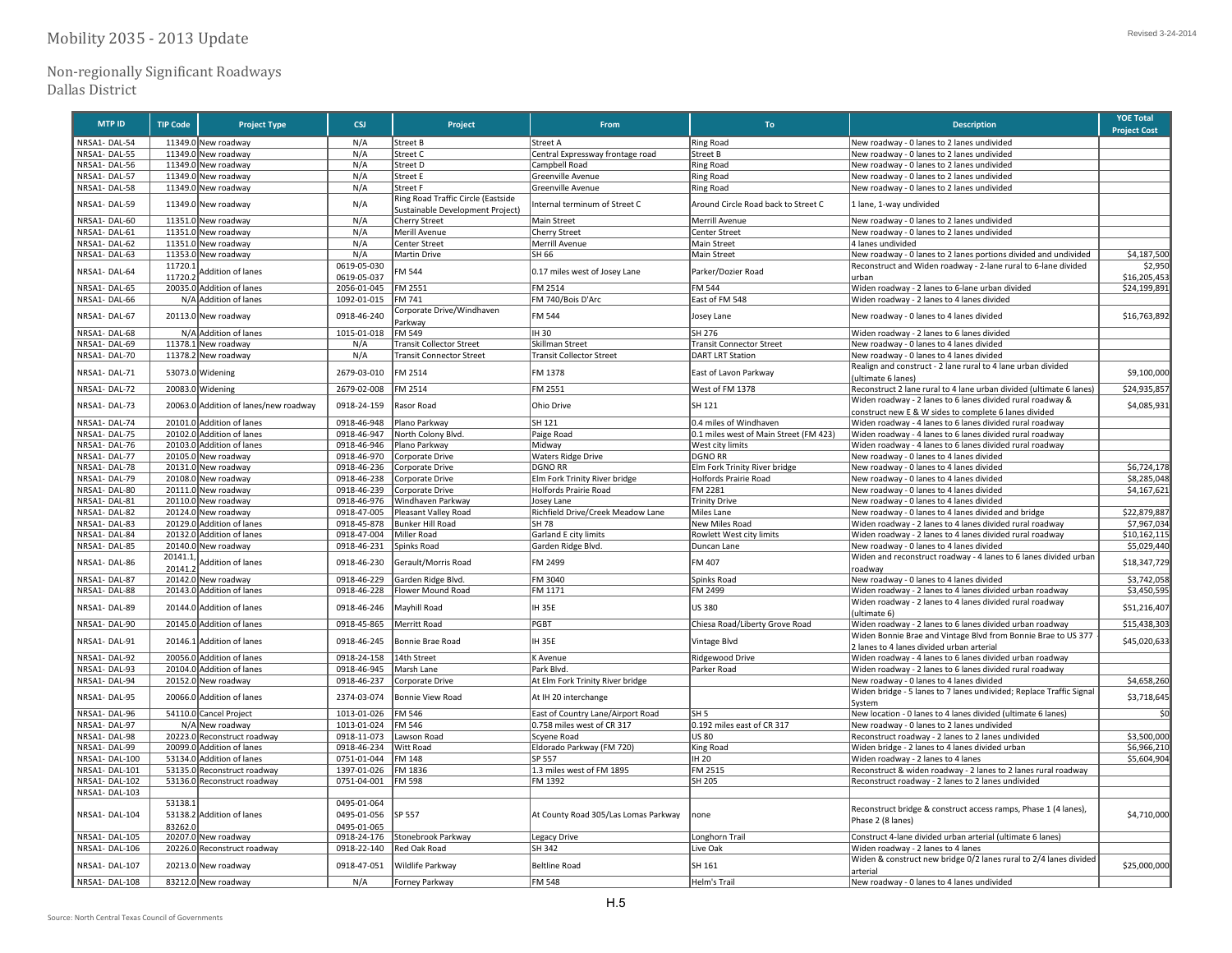Non‐regionally Significant Roadways

Dallas District

| <b>MTP ID</b> | <b>TIP Code</b> | <b>Project Type</b>                       | <b>CSI</b>  | Project                                   | From                                              | To:                                  | <b>Description</b>                                                                                    | <b>YOE Total</b><br><b>Project Cost</b> |
|---------------|-----------------|-------------------------------------------|-------------|-------------------------------------------|---------------------------------------------------|--------------------------------------|-------------------------------------------------------------------------------------------------------|-----------------------------------------|
| NRSA1-DAL-109 |                 | 54005.0 Addition of lanes                 | 2351-01-017 | FM 2478                                   | US 380                                            | North of FM 1461                     | Widen roadway - 2 lanes to 4 lanes divided (6-lane ultimate),                                         |                                         |
|               |                 |                                           |             |                                           |                                                   |                                      | realign intersection at FM 1461                                                                       | \$5,228,986                             |
| NRSA1-DAL-110 | 51478.          | Addition of lanes/reconstruct<br>oadway   | 2056-01-042 | FM 2551                                   | FM 2514                                           | FM 2170                              | Reconstruct & widen 2-lane rural to 6-lane urban divided                                              |                                         |
| NRSA1-DAL-111 |                 | N/A New roadway                           | 1494-03-001 | FM 3486                                   | FM 986                                            | SH 34                                | New roadway - 2-lane FM highway                                                                       |                                         |
| NRSA1-DAL-112 |                 | 83189.0 Addition of lanes                 | N/A         | Stonebrook Parkway                        | Teel                                              | FM 423                               | Widen from 2 lanes to 4/6 lanes                                                                       |                                         |
| NRSA1-DAL-113 |                 | 83194.0 Addition of lanes                 | N/A         | F.P. Lucas Blvd.                          | E Cartwright Road                                 | McKenzie Road                        | Widen from 2 lanes to 4 lanes                                                                         |                                         |
| NRSA1-DAL-114 |                 | 53197.0 Reconstruct roadway               | 1013-01-025 | FM 546                                    | SH 5 in McKinney                                  | Airport Road                         | Reconstruct existing 7-lane undivided urban to 4-lane divided<br>urban - part of prior safety project |                                         |
| NRSA1-DAL-115 |                 | 20235.0 New roadway                       | 0918-SD-018 | Vandergriff Drive                         | <b>Broadway Street</b>                            | <b>Myers Street</b>                  | New roadway - 0 lanes to 2 lanes undivided                                                            |                                         |
| NRSA1-DAL-116 |                 | 20252.0 Reconstruct roadway/widen         | 0918-11-082 | 1st Street                                | <b>Trunk Street</b>                               | <b>Lewis Street</b>                  | Crandall - pavement reconstruction & road widening from 2- to 4<br>ane roadway                        |                                         |
| NRSA1-DAL-117 |                 | 20243.0 New roadway                       | 0918-46-262 | West Windsor Drive                        | Amy Lane                                          | FM 2499/Long Prairie                 | New roadway - 0 lanes to 2 lanes                                                                      | \$3,733,200                             |
| NRSA1-DAL-118 |                 | 20121.0 Addition of lanes                 | 0718-01-064 | M 156                                     | SH 114                                            | 12th Street (in Justin)              | Widen 2-lane rural to 4-lane divided urban cross section                                              | \$43,105,982                            |
| NRSA1-DAL-119 |                 | 11719.0 Reconstruct roadway/widen         | 3392-01-008 | FM 2786 (Stacy Road)                      | lsh 5                                             | East of Angel Parkway in Allen       | Widen 2- to 4-lane divided (ultimate 6) with intersection<br>improvement at FM 2786 and SH 5          | \$9,389,370                             |
| NRSA1-DAL-120 |                 | 20082.0 Reconstruct roadway/widen         | 3392-01-009 | FM 2786 (Stacy Road)                      | East of Angel Parkway in Allen                    | FM 1378                              | Reconstruct 2- to 4-lane divided roadway                                                              | \$9,407,849                             |
| NRSA1-DAL-121 |                 | 20023.0 Reconstruct roadway/widen         | 1785-01-028 | FM 407                                    | FM 1830                                           | West of Lantana Trail                | Widen from 2-lane rural to 4-lane urban                                                               |                                         |
| NRSA1-DAL-122 |                 | 20024.0 Reconstruct roadway/widen         | 1950-01-032 | FM 407                                    | West of Lantana Trail                             | West of Chinn Chapel                 | Widen from 2-lane rural to 4-lane urban                                                               |                                         |
| NRSA1-DAL-123 |                 | 677.0 Addition of lanes                   | 8090-18-010 | Skillman Street                           | <b>UPRR</b>                                       | Lovers Lane                          | Delete project to widen from 4 lanes to 6 lanes                                                       |                                         |
|               |                 |                                           |             |                                           |                                                   |                                      | IH 35E/Dickerson Parkway from Sandy Lake Road/Whitlock Lane                                           |                                         |
| NRSA1-DAL-124 |                 | 20208.0 New roadway                       | 0196-03-180 | Dickerson Parkway at IH 35E               | Sandy Lake Road/Whitlock Lane                     | PGBT (SH 190)                        | to PGBT; lane ramp and 4/6 frontage road construction along IH                                        | \$71,500,000                            |
|               |                 |                                           |             |                                           |                                                   |                                      | 35E and a new 6-lane overpass at Dickerson Parkway; new                                               |                                         |
|               |                 |                                           |             |                                           |                                                   |                                      | roadway (Phased)                                                                                      |                                         |
| NRSA1-DAL-125 |                 | 11535.0 Addition of lanes                 | N/A         | Hunter-Ferrell Road                       | <b>Beltline Road</b>                              | MacArthur Blvd.                      | Widen from 2 lanes to 4 lanes divided                                                                 | \$23,514,000                            |
| NRSA1-DAL-126 |                 | 55006.0 Addition of lanes                 | 1017-01-015 | <b>FM 552</b>                             | SH 205                                            | SH 66                                | Widen from 2 lanes rural to 6 lanes urban                                                             | \$1,000,000                             |
| NRSA1-DAL-127 |                 | 83221.0 Addition of lanes                 | 1015-01-024 | FM 549                                    | SH 205                                            | SH 276                               | Widen from 2 lanes rural to 6 lanes urban                                                             | \$2,000,000                             |
| NRSA1-DAL-128 |                 | 83223.0 Feasibility study                 | 1051-01-038 | FM 664                                    | SH 342                                            | IH 45                                | Feasibility study to widen from 2 lanes rural to 4 lanes divided                                      | \$400,000                               |
| NRSA1-DAL-129 |                 | 83222.0 Addition of lanes                 | 1015-01-023 | FM 3549                                   | IH 30                                             | North of SH 66                       | Widen from 2 lanes rural to 4 lanes urban divided                                                     | \$10,189,09                             |
| NRSA1-DAL-130 |                 | 20231.0 Lane reduction                    | 0918-46-261 | Main Street                               | <b>Charles Street</b>                             | Mill Street                          | Intersection improvements; reduce from 4 lanes to 2 lanes to<br>accommodate pedestrian improvements   | \$3,750,000                             |
| NRSA1-DAL-131 |                 | 20233.0 Lane reduction                    | 0918-47-020 | <b>Gus Thomasson</b>                      | Karla Drive                                       | Moon Drive and Whitson Way           | Intersection improvements; reduce from 6 lanes to 4 lanes to<br>accommodate parking and bike lanes    | \$3,749,421                             |
| NRSA1-DAL-132 |                 | 20037.0 Addition of lanes                 | 1047-03-063 | FM 1382                                   | New Clark                                         | West of Straus Road                  | Intersection approach, signal upgrade, and widen 4 to 6 lanes                                         | \$3,116,000                             |
| NRSA1-DAL-133 |                 | 83255.0 Addition of lanes                 | 0816-02-072 | FM 455                                    | West of FM 2540                                   | East of Marion Road                  | Widen 2 lane rural highway to 4 lane divided urban and add turn<br>lanes at IH 35                     | \$37,784,000                            |
| NRSA1-DAL-134 |                 | 54090.0 Addition of lanes                 | 0815-08-027 | FM 663 (Midlothian)                       | North of US 287                                   | South of US 287                      | Widen existing 2 lane rural to 4 lane divided overpass and<br>approaches                              | \$3,583,450                             |
| NRSA1-DAL-135 |                 | 20272.0 New roadway                       | 0918-24-193 | Infocom                                   | US 75                                             | Plano Road/DART rail line            | Construct new 4-lane divided urban roadway                                                            | \$7,924,938                             |
| NRSA1-DAL-136 |                 | 20270.0 Addition of lanes                 | 0918-24-197 | Exchange Parkway                          | Alma Drive to US 75                               | and from Greenville to Allen Heights | Widen 4 to 6 urban divided lanes with lighting/traffic signal                                         | \$4,500,000                             |
| NRSA1-DAL-137 |                 | 20273.0 Addition of lanes                 | N/A         | FM 2786 (Stacy Road)                      |                                                   | SH 121                               | modifications and intersection improvements                                                           | \$1,600,000                             |
| NRSA1-DAL-138 |                 | 20276.0 New roadway                       | 0918-24-189 | Routh Creek Parkway                       | Ridge Road<br>Renner Road                         | Infocom                              | Widen 4 lane divided roadway to 6 lane divided urban roadway<br>Construct new 2-lane roadway          | \$3,925,000                             |
| NRSA1-DAL-139 |                 | 20278.0 Addition of lanes                 | 0918-24-194 | West Lucas Road                           | FM 2551                                           | FM 1378                              | Widen 2 lanes to 3/4 lane section                                                                     | \$1,500,000                             |
| NRSA1-DAL-140 |                 | 20285.0 Addition of lanes                 | 0918-24-191 | FM 3038 (Virginia Parkway)                | <b>Bellgrove Drive</b>                            | US 75                                | Widen 4 lane to 6 lane divided including bridge over Wilson Creek                                     | \$3,100,000                             |
| NRSA1-DAL-141 |                 | 20283.0 New roadway                       | 0918-24-187 | East Infocom Road                         | Plano Road                                        | Wyndham Lane                         | Construct new 4-lane roadway                                                                          | \$6,971,250                             |
| NRSA1-DAL-142 |                 | 20275.0 New roadway                       | 1013-01-026 | FM 546 Connector                          | lsh 5                                             | East of Country Lane/Airport Drive   | Construct new 4-lane (6-lane ultimate) divided, including bridge<br>ver the DART railroad corridor    | \$7,900,000                             |
| NRSA1-DAL-143 |                 | 20279.0 New roadway                       | 0918-24-195 | Rockhill Road                             | CR 26                                             | Preston Road                         | Construct new 6-lane divided roadway including bridges over                                           | \$3,690,000                             |
| NRSA1-DAL-144 |                 | 20280.0 New roadway                       | 0918-24-196 | CR 5 (Frontier Parkway)                   | SH 289 (Preston Road)                             | Dallas North Tollway                 | Parvin Branch and the BNSF railroad<br>Construct new 6-lane divided urban arterial                    | \$11,757,773                            |
| NRSA1-DAL-145 |                 | 20286.0 Addition of lanes                 | 0918-24-200 | <b>Betsy Lane</b>                         | North Murphy Road                                 | McCreary Road                        | Widen 2-lane to 4-lane divided including construction of bridge at                                    | \$3,200,600                             |
| NRSA1-DAL-146 |                 | 83015.0 Addition of lanes                 | N/A         | Joe Wilson Road                           | Parkerville Road                                  | <b>Bear Creek</b>                    | Maxwell Creek<br>Widen 2-lane to 4-lane (ultimate 6)                                                  | \$9,378,140                             |
| NRSA1-DAL-147 |                 | 11914.0 Replace bridge, Addition of lanes | 0918-22-151 | Hampton Road                              | At Red Oak Creek                                  |                                      | Replace existing 1-lane bridge with a 2-lane bridge                                                   | \$750,000                               |
| NRSA1-DAL-148 |                 | 83254.0 Bottleneck removal                | 1394-02-023 | FM 1387                                   | West of Kensington Drive                          | East of Walnut Grove Road            | Realign existing roadway in City of Midlothian                                                        | \$5,855,000                             |
| NRSA1-DAL-149 |                 | 20146.2 Addition of lanes                 | 0918-46-245 | Bonnie Brae Road                          | <b>IH 35E</b>                                     | US 380                               | Widen 2 to 4 lanes divided urban                                                                      | \$11,000,000                            |
| NRSA1-DAL-150 |                 | 83257.0 Widening                          | 0751-01-046 | FM 148                                    | South of US 80                                    | SP 557                               | Widen existing 2 lane rural to four lane divided                                                      | \$6,546,852                             |
| NRSA1-DAL-151 |                 | 11840.0 New roadway                       | 0918-47-079 | 15th Street Connection (Grand<br>Prairie) | At IH 30/Belt Line Road Park and Ride<br>Facility |                                      | Engineer and construct 15th Street extension for connection to<br>facility                            | \$1,268,537                             |
| NRSA1-DAL-152 |                 | 20277.2 Widening                          | 0918-24-206 | Dallas Parkway                            | SH 121                                            | Lebanon Parkway                      | Widen northbound and southbound from 2 to 3 lanes in each<br>direction                                | \$7,068,000                             |
| NRSA1-DAL-153 |                 | 20277.1 Widening                          | 0918-24-207 | Dallas Parkway                            | Lebanon Parkway                                   | Eldorado Parkway                     | Widen northbound and southbound from 2 to 3 lanes in each<br>direction                                | \$10,602,000                            |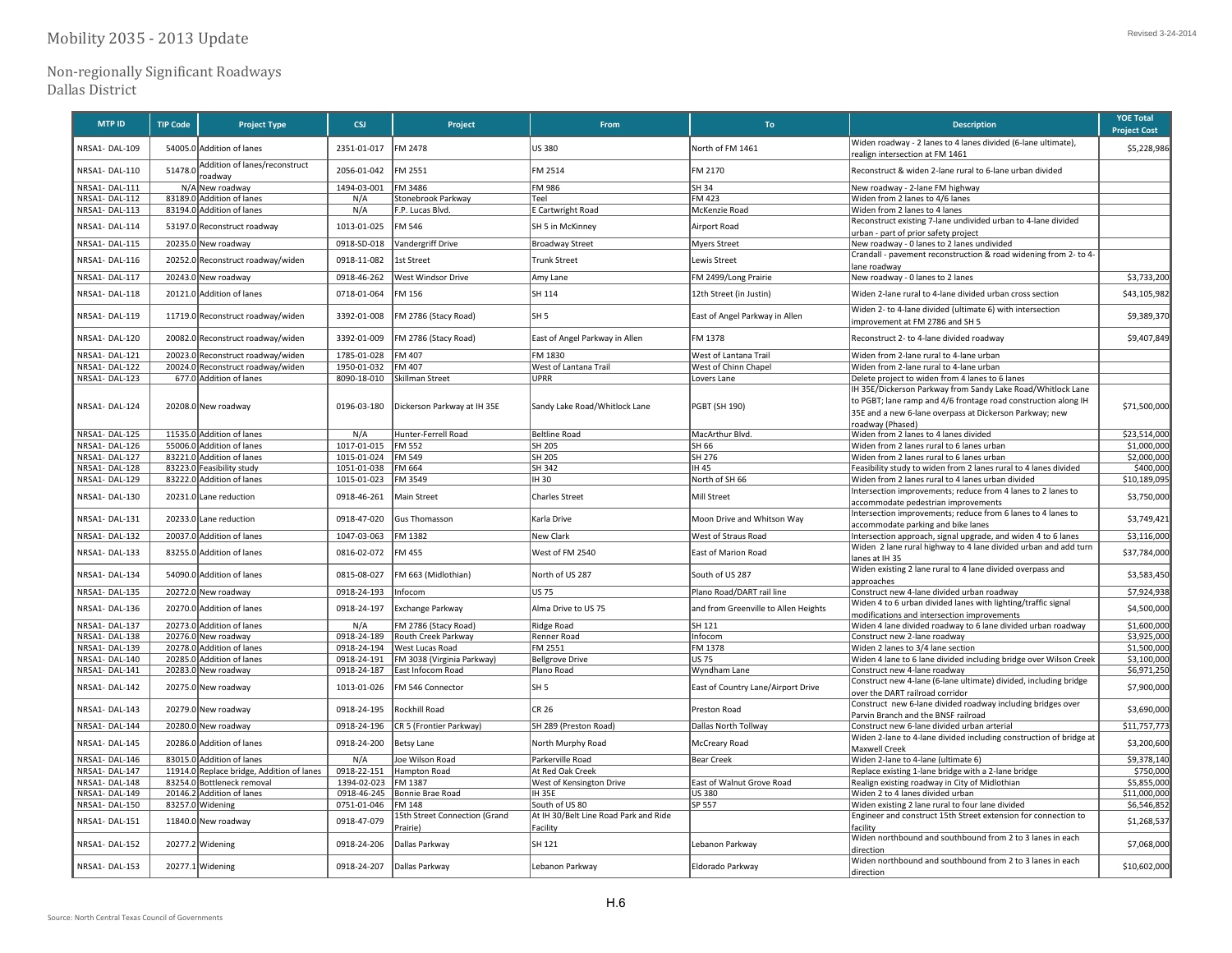Non-regionally Significant Roadways Dallas District

| <b>MTP ID</b> | <b>TIP Code</b> | <b>Project Type</b>    | <b>CSI</b>          | Project                  | From                  | Tо                                 | <b>Description</b>                                                          | <b>YOE Total</b><br><b>Project Cost</b> |
|---------------|-----------------|------------------------|---------------------|--------------------------|-----------------------|------------------------------------|-----------------------------------------------------------------------------|-----------------------------------------|
| NRSA1-DAL-154 |                 | 55037.0 Widening       | 2679-03-016 FM 2514 |                          | North of Drain Drive  | Brown Street                       | Widen facility from 2 to 4 lane urban divided (ultimate 6 lane<br>(divided) | \$14,483,100                            |
| NRSA1-DAL-155 |                 | 55038.0 Widening       | 2679-03-015 FM 2514 |                          | East of Lavon Parkway | North of Drain Drive               | Widen facility from 2 to 4 lane urban divided (ultimate 6 lane<br>divided)  | \$5,372,939                             |
| NRSA1-DAL-156 |                 | 55039.0 Reconstruction | 2679-02-011 FM 2514 |                          | West of FM 1378       | FM 1378                            | Reconstruct 2 lane rural to 4 lane urban (ultimate 6 lane urban<br>divided) | \$1.240.000                             |
| NRSA1-DAL-157 |                 | Widening               |                     | <b>IFM 546 Connector</b> | ISH <sub>5</sub>      | East of Country Lane/Airport Drive | Widen existing 4 lane roadway to 6 lanes                                    | \$30,000,000                            |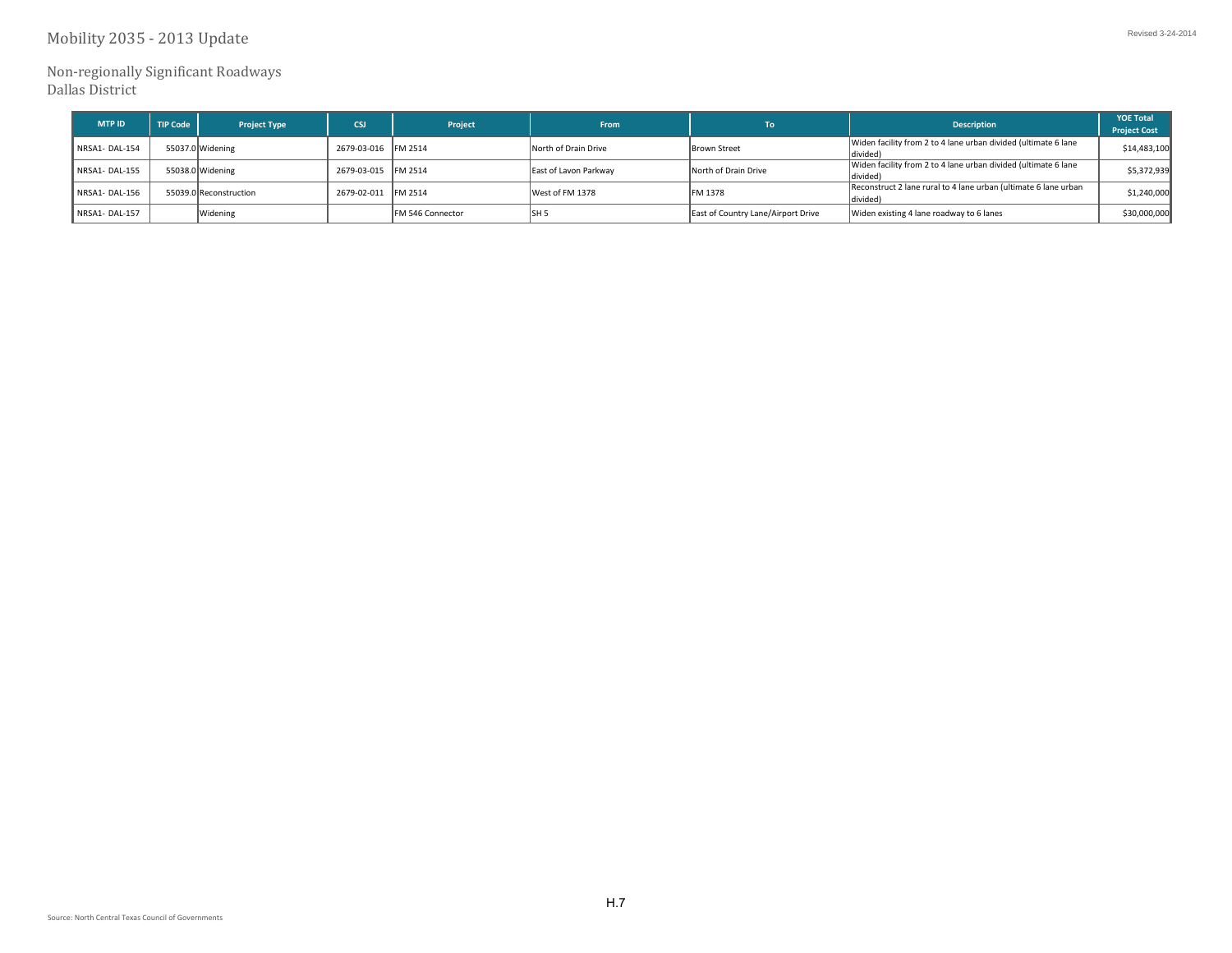## Mobility 2035 - 2013 Update

Non‐regionally Significant Roadways Paris District

| <b>MTP ID</b> | <b>TIP Code</b> | <b>Project Type</b>          | CSJ.                | Project | From   | Тo                      | <b>Description</b>                                                     | <b>YOE Total</b><br><b>Project Cost</b> |
|---------------|-----------------|------------------------------|---------------------|---------|--------|-------------------------|------------------------------------------------------------------------|-----------------------------------------|
| NRSA1- PAR-1  |                 | 53132.00 Addition of lanes   | 1496-02-015 FM 1903 |         | IFM 36 | 1.9 miles east of FM 36 | Reconstruct roadway - 2 lanes to 2 lanes undivided                     |                                         |
| NRSA1- PAR-2  |                 | 53129.00 Reconstruct roadway | 1494-01-021 FM 1565 |         | IIH 30 | Kaufman County line     | Reconstruct roadway - 2 lanes to 2 lanes undivided                     |                                         |
| NRSA1- PAR-3  |                 | 53131.00 Reconstruct roadway | 0619-02-013 FM 6    |         | ISH 66 | Collin County line      | Reconstruct roadway - 2 lanes to 2 lanes undivided                     |                                         |
| NRSA1- PAR-4  |                 | 54112.00 New roadway         | 0901-22-103 FM 1570 |         | ISH 66 | <b>US 380</b>           | Construct 2 lane (ultimate 4 lane divided) highway on new<br>llocation | \$6,800,000                             |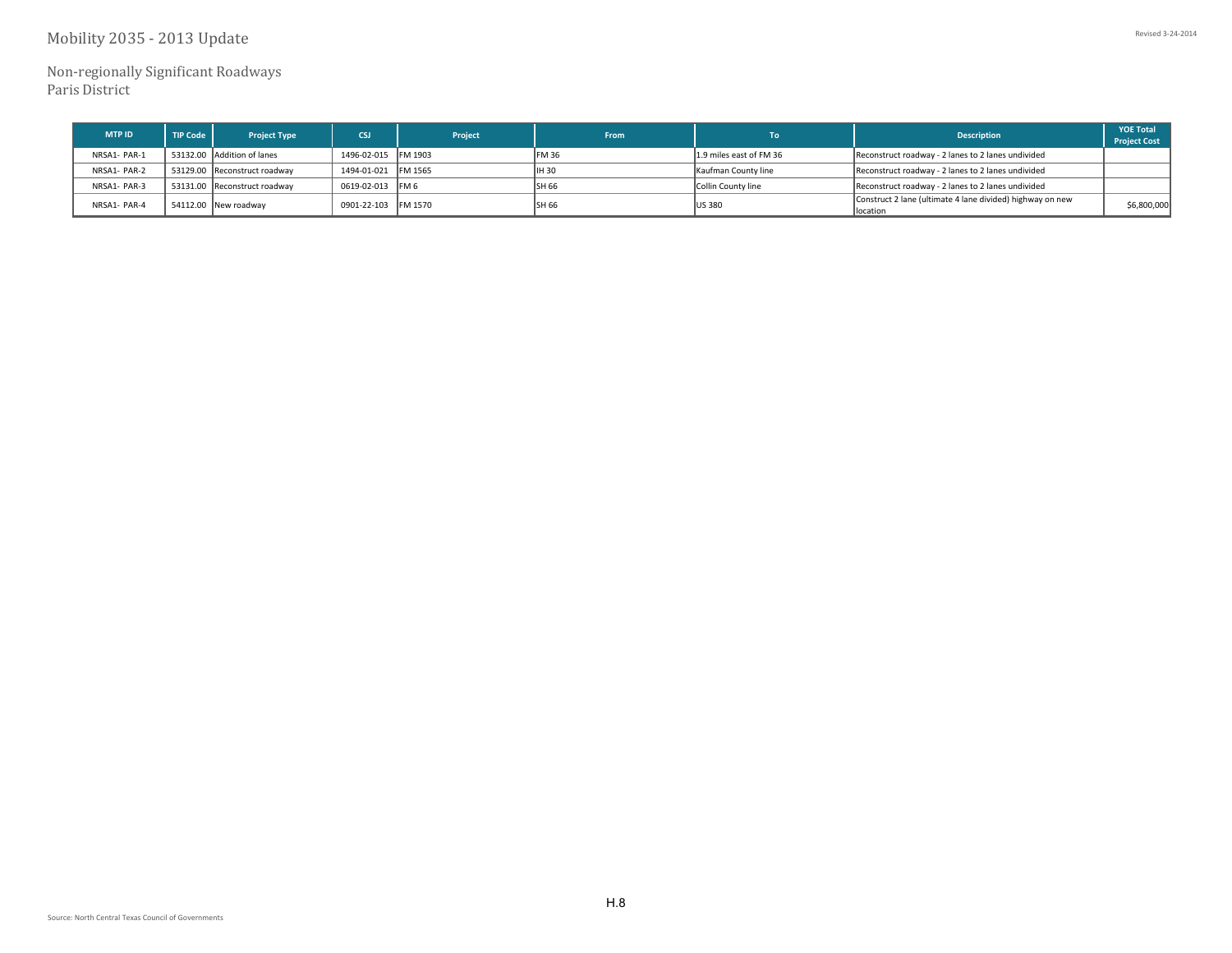Non‐regionally Significant Roadways Frontage Roads

| <b>MTP ID</b>              | <b>TIP Code</b> | <b>Project Type</b>                            | <b>CSJ</b>  | <b>Facility</b>       | <b>Limits</b>                                           | <b>Description</b>                                                                                                                                                   | <b>Responsible</b><br><b>Agency</b> | <b>YOE Total</b><br><b>Project Cost</b> |
|----------------------------|-----------------|------------------------------------------------|-------------|-----------------------|---------------------------------------------------------|----------------------------------------------------------------------------------------------------------------------------------------------------------------------|-------------------------------------|-----------------------------------------|
| FT1-21.10.3                | 11723.0         | Widen Frontage roads                           | 0918-24-184 | Dallas North Tollway  | Warren Pkwy to SH 121                                   | Widen 4 lanes to 6 lanes                                                                                                                                             | City of Frisco                      | \$2,500,000                             |
| FT1-30.80.12               | 54041.0         | New frontage roads &<br>ramps                  | 2374-03-077 | IH 20 (Dallas)        | West of Haymarket to West of US 175                     | Construct 0 lanes to 4 lanes & new ramps                                                                                                                             | <b>TxDOT Dallas</b>                 | \$5,401,263                             |
| FT1-30.80.2                | 20212.0         | New frontage roads                             | 2374-04-049 | IH 20 (Grand Prairie) | Carrier Parkway to FM 1382 (Belt Line<br>Road)          | Construct 0 lanes to 6 lane frontage roads;<br>relocate and add ramps                                                                                                | <b>TxDOT Dallas</b>                 | \$24,000,000                            |
| FT1-30.80.5                | 11265.0         | New frontage roads                             | 2374-04-060 | IH 20 (Duncanville)   | North Main Street to Camp Wisdom<br>Road                | Construct 0 lanes to 4 lanes                                                                                                                                         | <b>TxDOT Dallas</b>                 | \$5,000,000                             |
| FT1-30.80.1<br>FT1-30.80.2 | 55031.0         | New frontage roads and<br>ramps                | 2374-04-076 | <b>IH 20</b>          | SH 161 /Lakeridge Parkway to Carrier<br>Parkway         | Construct 0 to 6 lane frontage roads;<br>relocate and add ramps                                                                                                      | City of Grand Prairie               | \$2,500,000                             |
| FT1-30.100.2               | 53185.0         | New frontage roads                             | 0095-14-020 | IH 20 (Terrell)       | FM 148 to Spur 557                                      | New Location 2 Lane Frontage Road                                                                                                                                    | City of Terrell                     | \$3,015,640                             |
| FT1-30.10.3                | 53175.0         | Reconstruct frontage<br>roads & ramp reversals | 0314-07-037 | IH 20 (Weatherford)   | Bowie Drive to FM 1884                                  | Reconstruct and extend to 0 to 2 lanes &<br>reverse ramps                                                                                                            | <b>TxDOT Fort Worth</b>             | \$4,142,471                             |
| FT1-30.10.4                | 11932.0         | New frontage roads and<br>bridge widening      | 0314-07-052 | IH 20 (Weatherford)   | West of Bankhead Highway to East of<br>Centerpoint Road | Reconstruct and widen 2 lane bridge to 4<br>lane bridge, construct new westbound 2/3<br>lane frontage road (Phase 1A of 3); addition<br>of lanes                     | TxDOT Fort Worth                    | \$11,020,000                            |
| FT1-30.10.4                | 11933.0         | Reconstruct frontage<br>roads                  | 0314-07-903 | IH 20 (Weatherford)   | West of Bankhead Highway to East of<br>Centerpoint Road | Reconstruct 2/3 lane eastbound frontage<br>road and 2 new on/off ramps (Phase 2 of 3)                                                                                | <b>TxDOT Fort Worth</b>             | \$850,000                               |
| FT1-30.10.4                | 11934.0         | Reconstruct frontage<br>roads                  | 0314-07-920 | IH 20 (Weatherford)   | West of Bankhead Highway to East of<br>Centerpoint Road | Reconstruct 2 lane to 4 lane bridge at<br>Bankhead and 2/3 lane frontage road and<br>ramps (Phase 3 of 3)                                                            | <b>TxDOT Fort Worth</b>             | \$1,440,000                             |
| FT1-30.10.4                | 11754.2         | New frontage roads &<br>ramps                  | 0314-07-046 | IH 20 (Hudson Oaks)   | Centerpoint Road to Lakeshore Drive                     | Construct new eastbound 2/3 lane frontage<br>road and reconstruct existing 2 lane portion<br>of eastbound frontage road to 2/3 lane<br>frontage road (Phase 1B of 3) | <b>TxDOT Fort Worth</b>             | \$8,900,000                             |
| FT1-30.10.4                | 11754.1         | New frontage roads &<br>ramps                  | 0902-38-075 | Lakeshore Drive       | At US 180/IH 20                                         | Improvements at Lakeshore Drive, US 180<br>and IH 20 frontage roads, construct<br>turnaround bridge, and widen existing<br>bridge                                    | <b>TxDOT Fort Worth</b>             | \$4,932,500                             |
| FT1-28.90.2                | 52229.0         | Frontage roads & ramp<br>lconstruction         | 0009-12-072 | IH 30                 | At FM 3549                                              | Reconstruct interchange at FM 3549<br>including 2/3 lane frontage roads and<br>ramps construction                                                                    | <b>TxDOT Dallas</b>                 | \$32,246,631                            |
| FT1-7.100.7                |                 | New frontage roads                             |             | <b>IH 35E</b>         | FM 566 to FM 308 (Near Milford)                         | Construct 0 lanes to 4 lanes                                                                                                                                         | <b>TxDOT Dallas</b>                 | \$5,690,000                             |
| FT1-7.40.1                 | 83259.0         | New frontage roads                             | 0196-03-263 | <b>IH 35E</b>         | Manana Drive to Royal Lane                              | Construct 0 lanes to 2 northbound frontage<br>lanes along IH 35E                                                                                                     | <b>TxDOT Dallas</b>                 | \$1,000,000                             |
| FT1-7.50.1                 | 52201.0         | New frontage roads                             | 0196-03-223 | IH 35E                | Lombardy Lane to Spur 482 (Storey Rd)                   | Construct 0 to 2 SB lane and exit/entrance<br>ramps                                                                                                                  | <b>TxDOT Dallas</b>                 | \$2,800,000                             |
| FT1-130.10.2               | 54047.0         | New frontage roads and<br>bottleneck removal   | 2374-07-063 | IH 635                | West of Belt Line Road to Royal Lane                    | Construct 0 lanes to 2 WB lanes and ramp<br>modifications                                                                                                            | <b>TxDOT Dallas</b>                 | \$11,022,000                            |
| FT1-130.10.2               | 53054.0         | New frontage roads                             | 2374-07-058 | IH 635                | Belt Line Road to 0.55 miles west of Belt<br>Line Road  | Construct 0 to 2 lane WB frontage road                                                                                                                               | <b>TxDOT Dallas</b>                 | \$2,190,650                             |
| FT1-131.10.1               |                 | New frontage roads                             |             | IH 635                | Skillman to Miller Road                                 | Construct- 0 lanes to 4 lanes                                                                                                                                        | <b>TxDOT Dallas</b>                 | \$10,960,000                            |
| FT1-131.20.2               | 53053.0         | New frontage roads                             | 2374-02-126 | lıн 635               | South of Gross Road to US 80                            | Construct 0 lanes to 2 NB lanes                                                                                                                                      | <b>TxDOT Dallas</b>                 | \$7,100,000                             |